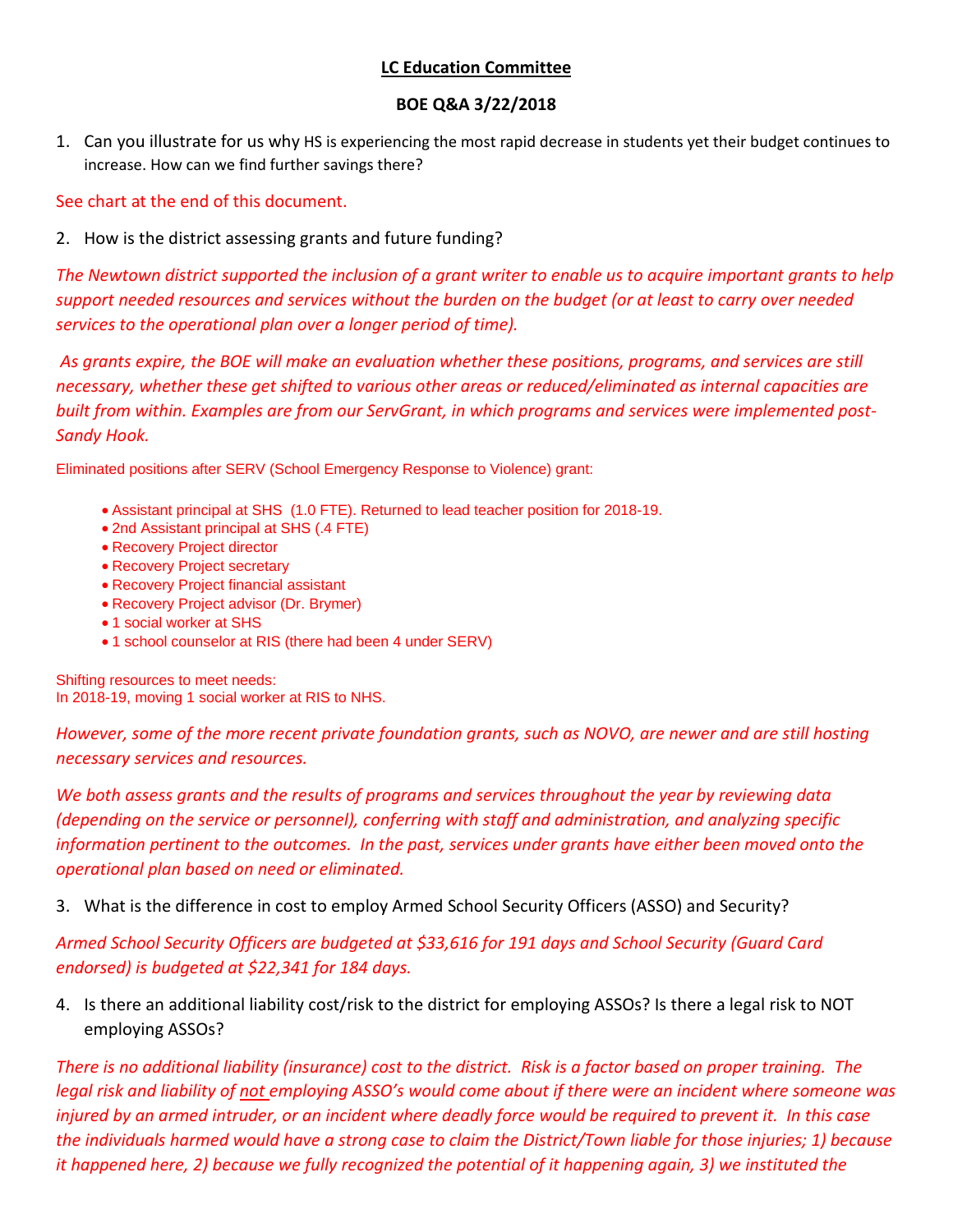*armed level of security because of the risk, and 4) it was withdrawn without other compensating levels of risk protection.*

5. What was the savings of going from 3 tiers to 2 tiers (before buses were added)?

*The savings overall going from a three tier to a two tier bussing system, utilizing the same fleet, would have been \$249,521. (Same configuration as last year).*

6. Are we benefiting from the maintenance savings that are realized with the newer buses?

*We are benefiting from the newer buses through the five year agreement that was negotiated with the bus contractor. The Propane vehicles which are more costly to purchase than the diesel version, run cleaner and have reduced maintenance costs overall. The five year average cost for this contract is 2.4% which represents a very competitive rate. These cost advantages, which were discussed during the negotiations, are included in the overall contract rates.*

7. What are the savings on electricity in the buildings with solar panels?

*Middle School has not demonstrated savings as the cost to the Capital Installer ALTUS pretty much equals what we would have paid to the utility. The unit cost is calculated each calendar year by the provider in accordance with our Power Purchase Agreement and is currently at .0734 per kw. This is above the average cost of our current supplier by .006 (rate change occurred in December). However, in 2016-17 our supplier rate was on average almost .02 cents less than Altus.* 

*Reed is showing a year to date savings of approximately \$8,200. This contract with ONYX is set at a rate which is \$.02 less than the utility.*

8. What would the \$/% change in the past 3-5 years in BOE budget WITHOUT the contractual Salary/Benefits increases accounting for about ~78% each year?

|              | <b>Change in Non-salary Accounts</b> |              |              |              |               |
|--------------|--------------------------------------|--------------|--------------|--------------|---------------|
|              |                                      |              |              |              |               |
| 2012-13      | 2013-14                              | 2015-15      | 2015-16      | 2016-17      | 2017-18       |
| \$13,794,538 | \$15,293,247                         | \$15,176,333 | \$15,795,421 | \$16,100,179 | \$15,600,661  |
|              |                                      |              |              |              |               |
| \$ Change    | 10.9%                                | $-0.8\%$     | 4.1%         | 1.9%         | $-3.1\%$      |
| % Change     | \$1,498,709                          | $-$116,914$  | \$619,088    | \$304,758    | $-$ \$499,518 |

9. Could you fill in the # of buses utilized in 2013-24 and 2014-15. And why did we see an increase of 4.5 buses in 17-18? Is this number stable in 18-19 given current concerns?

*In 2013-14, 53 vehicles were used, in 2014-15, 44 local and 9 Special Ed for a total of 53 buses. The increase in buses for 17-18 came from the need for one additional special education vehicle, based on a number of new students moving into the district, and the compression of three tiers into two tiers, which equated to three and one half busses. These buses were required essentially due to the same number of students being transported to the same number of facilities in less time. Therefore, there was a need for additional buses and reconfigured routes. Currently this is a stable configuration subject to change based on special education needs.* 

10. Are iPads still relevant? Would it make sense to move to Android tablets, or even better, Chrome Books?

*Yes the iPad is still relevant in certain educational usages. Each year we evaluate the iPad inventory for age and compatibility with adopted apps. During this evaluation consideration is also given to each device's use.* 

*At the lower grades the iPad still is the most desired device for grades K-2.*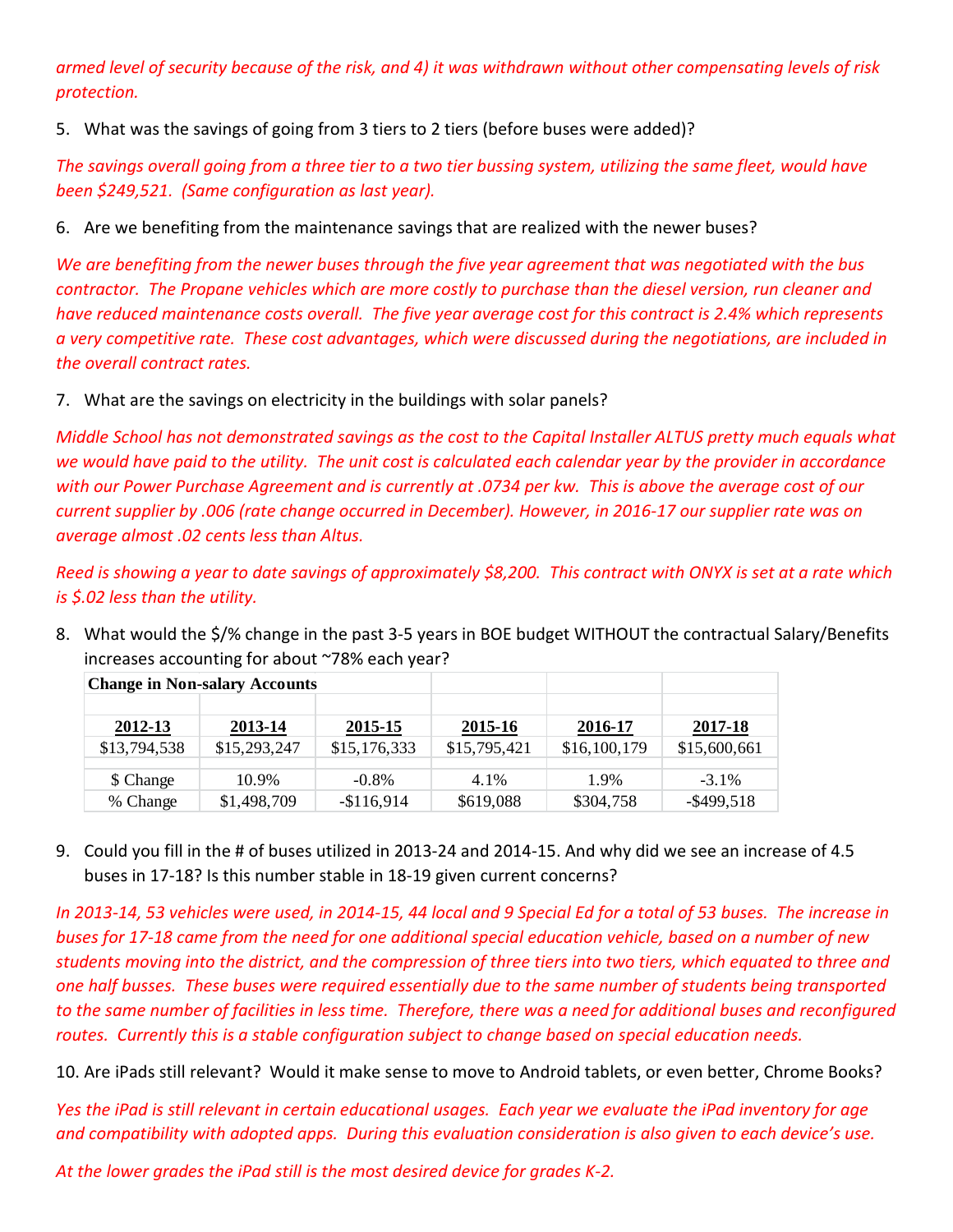*In the case Reed and the Middle School, the choice was made to not replace the iPads with iPads but to instead replace them with Chromebooks. This has not eliminated the use of all iPads within these schools. The iPad is still the device of choice for creating videos and supporting reading classes.*

11. Can the district start to do away with projectors given the latest technology?

*We have explored a move towards touch interactive screens. The biggest consideration has been image size. We have demo-ed several different manufacturer's models and still find that unless you look at models that are 72 inches or large, the view from the back of the room is not desirable. There is also a cost factor that must be considered. The replacement of a projector runs between \$1000 and \$1400 depending mostly on if the project is ceiling or wall mounted. The larger interactive displays we have been looking at run around \$3500.*

*We are also watching the development of bulb-free projectors that may have a longer life. Currently these have a higher price tag than the traditional units.*

*We will continue to monitor new display technologies and consider the alternatives as we look to replace obsoleted units.*

12. What are the surrounding district budget increases?

# **District Reference Group B – 5 year average (most to least) – updated 3/17/2018**

|                             |       |                 |          | proposed |         |                |  |  |  |  |
|-----------------------------|-------|-----------------|----------|----------|---------|----------------|--|--|--|--|
| <b>DRG-B</b>                |       | 2014/15 2015/16 | 2016/17  | 2017/18  | 2018/19 | 5 year average |  |  |  |  |
| <b>Brookfield</b>           | 4.66% | 2.44%           | 4.19%    | 2.28%    | 5.45%   | 3.80%          |  |  |  |  |
| <b>West Hartford</b>        | 3.77% | 2.53%           | 3.55%    | 4.65%    | 2.94%   | 3.49%          |  |  |  |  |
| Farmington                  | 2.69% | 3.70%           | 4.37%    | 2.13%    | 2.54%   | 3.09%          |  |  |  |  |
| <b>Fairfield</b>            | 2.99% | 3.29%           | 2.59%    | 3.12%    | 3.10%   | 3.02%          |  |  |  |  |
| <b>Cheshire</b>             | 3.61% | 3.50%           | 1.57%    | 1.05%    | 2.83%   | 2.51%          |  |  |  |  |
| <b>Madison</b>              | 2.03% | 2.49%           | 3.65%    | 2.03%    | 2.08%   | 2.46%          |  |  |  |  |
| <b>South Windsor</b>        | 1.94% | 4.71%           | 1.98%    | $-0.76%$ | 4.06%   | 2.39%          |  |  |  |  |
| <b>Trumbull</b>             | 2.18% | 2.34%           | 1.77%    | 1.42%    | 4.22%   | 2.39%          |  |  |  |  |
| <b>New Fairfield</b>        | 2.43% | 1.34%           | 3.18%    | 0.00%    | 4.90%   | 2.37%          |  |  |  |  |
| <b>Regional District 15</b> | 2.79% | 2.48%           | 2.86%    | 0.79%    | 2.79%   | 2.34%          |  |  |  |  |
| Avon                        | 2.78% | 2.66%           | 1.64%    | 2.68%    | 1.87%   | 2.33%          |  |  |  |  |
| Guilford                    | 2.97% | 2.49%           | 1.99%    | 1.99%    | 1.87%   | 2.26%          |  |  |  |  |
| Amity                       | 3.53% | 1.86%           | 1.99%    | 1.26%    | 1.87%   | 2.10%          |  |  |  |  |
| Greenwich                   | 2.10% | 2.00%           | 2.22%    | 2.00%    | 2.04%   | 2.07%          |  |  |  |  |
| Glastonbury                 | 3.31% | 2.21%           | 1.90%    | 0.00%    | 2.20%   | 1.92%          |  |  |  |  |
| <b>Monroe</b>               | 1.68% | 1.75%           | 2.43%    | 0.00%    | 2.75%   | 1.72%          |  |  |  |  |
| Granby                      | 1.90% | 2.39%           | $-0.36%$ | 0.79%    | 3.49%   | 1.64%          |  |  |  |  |
| <b>Newtown</b>              | 0.42% | 0.34%           | 3.18%    | 0.92%    | 2.20%   | 1.41%          |  |  |  |  |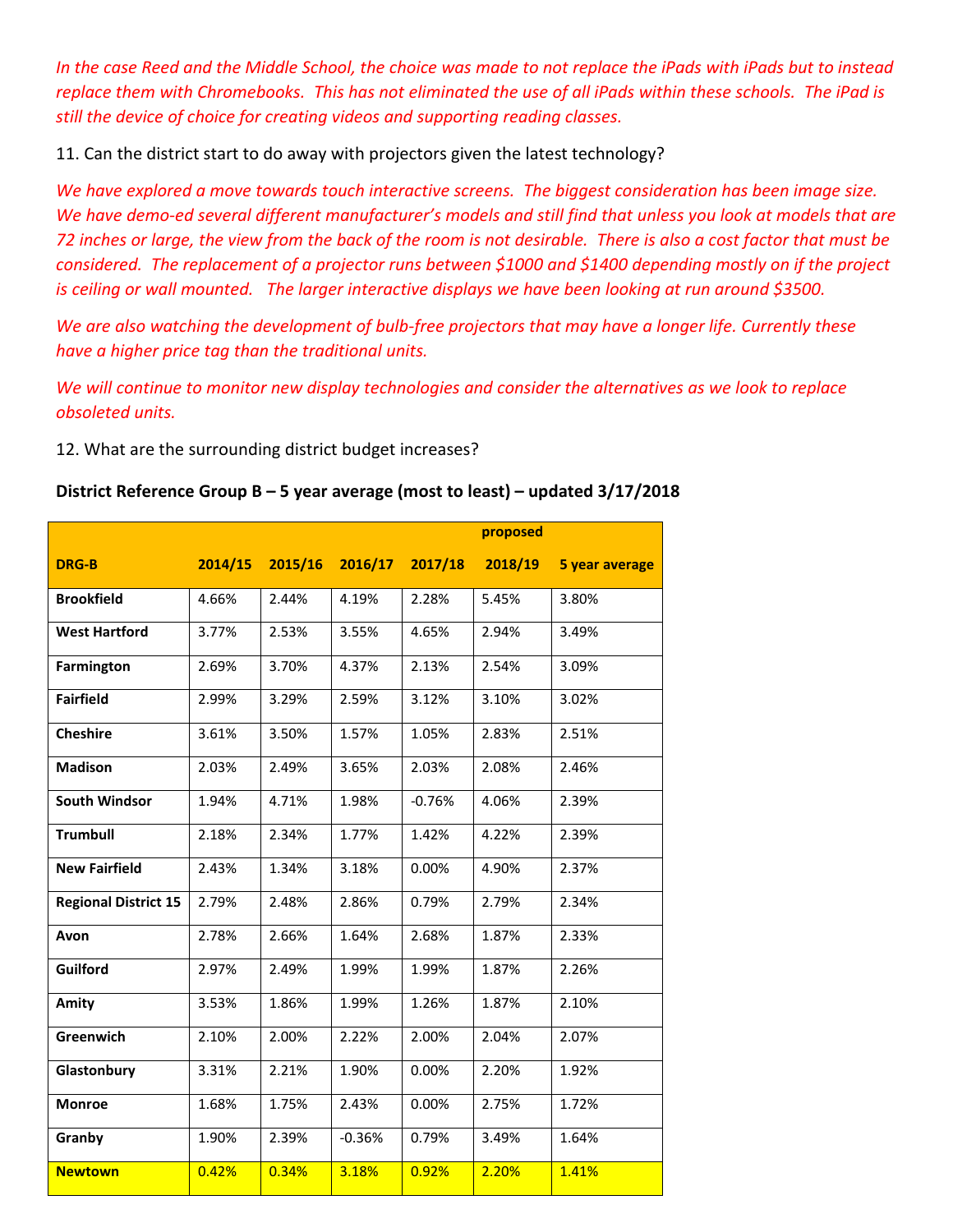| Simsbury | 1.05% | 1.30% | 1.51% | 0.99% | 1.75% | 1.32% |
|----------|-------|-------|-------|-------|-------|-------|
|----------|-------|-------|-------|-------|-------|-------|

*Other surrounding districts' budget proposals (as of 3/14/2018):* 

*Bethel 1.80% Danbury 5.3% Darien 2.34% Easton 4.44% Redding 4.34% Region 9 3.02% Region 12 3.79% Weston 3.44% Wilton 2.24%*

13. What are the costs/benefits of diesel fuel versus propane fuel?

*Diesel is dirty, propane is clean and better for the environment. Propane is cheaper than diesel and leads to fewer maintenance issues. During the frigid winter this year the propane started right up, can't say the same for diesel. Charts demonstrate cost impact.*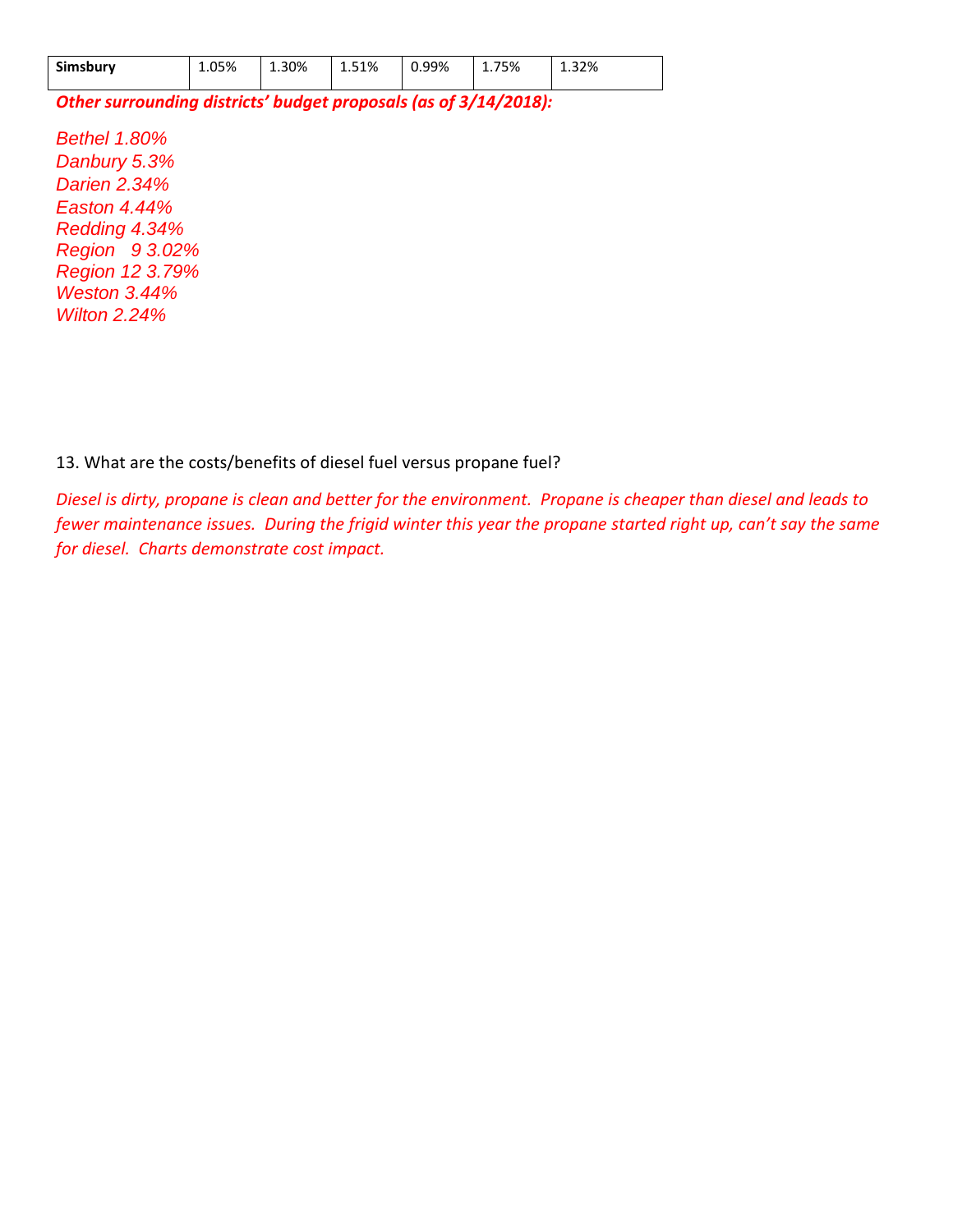Fuel comparison of delaying propane vehicles and using diesel buses instead



**With potential pricing increase** 2018-19 **Number** Per bus Total Price **Revised** Reconfigured of Buses **Ceiling** Gallons Per Gallon Cost **Fleet** Difference Diesel 20 2,200 44,000  $\mathcal{S}$  $2.25S$ 99,000 33 72,600 \$ 163,350  $$64,350$  additional cost 9 2,200 19,800 \$  $2.15$  \$ 42,570 Gasoline \$ 42,570 \$ 2,970  $77,220$  \$  $1.49$  \$ 115,058  $26$ Propone \$ 57,529 13 38,610  $$ (57,529)$  savings **Budget based on unit ceiling** 256,628 \$ \$ Budget based on unit ceiling 263,449 Additional cost to delay 13 additional Propane vehicles  $$6,821$  add'l cost Contract limit **Engine Type Budget \$** Likely \$ Diesel \$4,400 \$4,950 2,200 Propane 2,970 \$3,237  $$4,425$ 

2/12/2018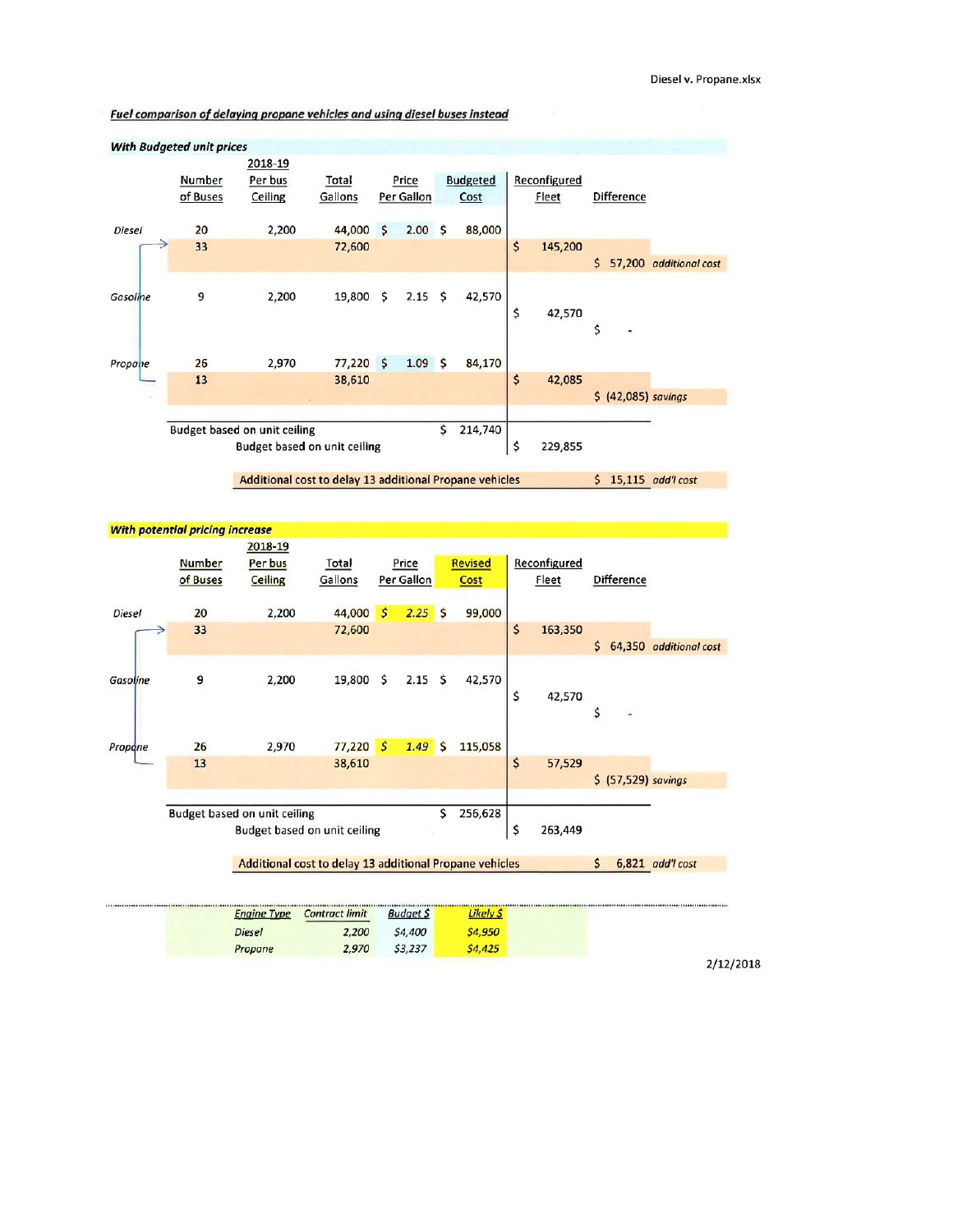#### **FUEL CONSIDERATIONS BASED ON FLEET CONFIGURATION**

#### % of Miles Gallons Cost/ Approximate % of Miles Gallons Approximate Cost/ **Fuel** Fleet MPG <u>Fleet</u> Portion for miles Gallon Per day \$ to budget **Fuel** Fleet Fleet Portion for miles Gallon Per day \$ to budget Diesel 33  $6.5$ 60% 2,520 387.7 \$ 2.00 \$ 775.38 \$ 141,895 Diesel 20 36% 1,527 235.0 \$ 2.00 \$469.93 \$ 85,997 Gasoline 9  $9.0$ 16% 687 76.4 \$ 2.15 \$ 164.18 \$ 30,045 Gasoline 9 16% 687  $76.4 \; \text{S}$ 2.15 \$164.18 \$ 30,045 Propane 13  $4.4$ 24% 993 225.6 \$ 1.09 \$ 245.93 \$ 45,004 Propane 26 47% 1,985 451.2 \$ 1.09 \$491.85 \$ 90,009 Totals  $\overline{55}$ 100% 4,200  $$1,185$   $$216,945$ 4,200  $$1,126 $206,051$ 55 100% Totals 4,200 DM 4,200 DM 13 change Propane saving \$ 10,894

#### **With potential pricing increase**

|               | <b>Fuel Estimate maintaining current fleet configuration</b> |            |                      |                  |                      |  |                 | Fuel Estimate with 13 more vehicles going Propane (as contracted) |                          |  |               |           |               |                  |                      |  |                 |                    |     |                          |
|---------------|--------------------------------------------------------------|------------|----------------------|------------------|----------------------|--|-----------------|-------------------------------------------------------------------|--------------------------|--|---------------|-----------|---------------|------------------|----------------------|--|-----------------|--------------------|-----|--------------------------|
| <b>Fuel</b>   | <u>Fleet</u>                                                 | <b>MPG</b> | % of<br><b>Fleet</b> | Miles<br>Portion | Gallons<br>for miles |  | Cost/<br>Gallon | Per day \$                                                        | Approximate<br>to budget |  | <u>Fuel</u>   | Fleet     | % of<br>Fleet | Miles<br>Portion | Gallons<br>for miles |  | Cost/<br>Gallon | Per day \$         |     | Approximate<br>to budget |
| <b>Diesel</b> | 33                                                           | 6.5        | 60%                  | 2,520            | 387.7S               |  |                 | $2.25$ \$ 872.31 \$ 159,632                                       |                          |  | <b>Diesel</b> | 20        | 36%           | 1,527            | 235.0 S              |  |                 | $2.25$ \$528.67 \$ |     | 96,747                   |
| Gasoline      | 9                                                            | 9.0        | 16%                  | 687              | 76.4 \$              |  |                 | $2.15$ \$ 164.18 \$                                               | 30,045                   |  | Gasoline      | 9         | 16%           | 687              | 76.4 \$              |  |                 | $2.15$ \$164.18 \$ |     | 30,045                   |
| Propane       | 13                                                           | 4.4        | 24%                  | 993              | 225.6 \$ 1.49        |  |                 | $$336.17$ \$                                                      | 61,520                   |  | Propane       | 26        | 47%           | 1,985            | 451.2 S              |  | 1.49            | $$672.35$ \$       |     | 123,040                  |
| Totals        | 55                                                           |            | 100%                 | 4,200            |                      |  |                 | 1,373<br>s.                                                       | \$251,197                |  | Totals        | 55        | 100%          | 4,200            |                      |  |                 | \$1.365            | - S | 249,832                  |
| 4,200         | <b>DM</b>                                                    |            |                      |                  |                      |  |                 |                                                                   |                          |  | 4,200         | <b>DM</b> | 13            | change           |                      |  | Propane saving  |                    | s   | 1,366                    |

This estimate does not include summer school, field trips, athletic trips, driver training or dry runs. Amount used will differ from amount purchased.

2/12/2018

## 14. What is the 10 year history of student to teacher ratio?

### **Student:teacher**

|                   | 2009- | $2011 -$<br>2010- |      | $2012 -$ | 2013- | 2014- | 2015-     | 2016- | 2017-18 | 2018- |  |
|-------------------|-------|-------------------|------|----------|-------|-------|-----------|-------|---------|-------|--|
|                   | 10    | <b>11</b>         | 12   | 13       | 14    | 15    | <b>16</b> | 17    | actual  | 19    |  |
| <b>Elementary</b> | 17.7  | 17.6              | 17.0 | 15.9     | 14.6  | 14.4  | 14.2      | 14.5  | 14.6    | 15.2  |  |
| <b>Reed</b>       | 16.4  | 17.3              | 16.9 | 15.8     | 14.9  | 15.0  | 15.4      | 14.5  | 14.8    | 15.1  |  |
| <b>NMS</b>        | 13.8  | 14.1              | 13.7 | 14.0     | 13.4  | 14.0  | 13.8      | 13.7  | 13.5    | 12.8  |  |
| <b>HS</b>         | 15.2  | 14.9              | 14.7 | 14.9     | 14.5  | 15.0  | 14.3      | 14.7  | 14.3    | 14.3  |  |

#### Fuel Estimate maintaining current fleet configuration

#### Fuel Estimate with 13 more vehicles going Propane (as contracted)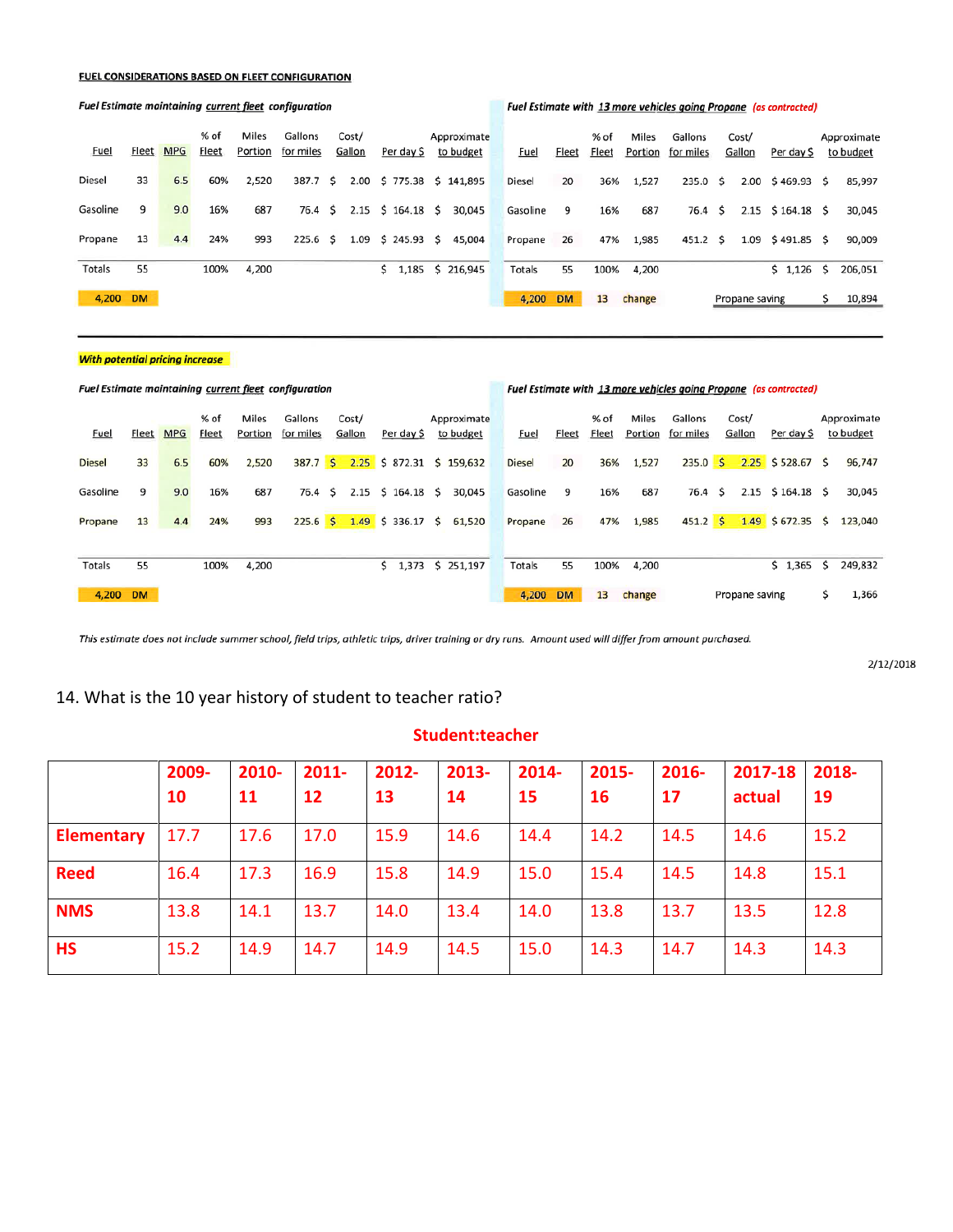# 15. p24/p188 - Could you describe the 64% increase in Curriculum?

*Curriculum and Staff Development budget increased by 64% due mainly to organizational changes as described on p. 188. The newly created staffing section contains staff members that have been moved from various cost centers in the budget. District administrators contain the Director of Guidance (previously budgeted in HS guidance) & the Director of Arts & Music (previously allocated throughout the schools and the ELL teacher (previously budgeted in Special Education*

*Additionally, areas of focus are the implementation of the Next Generation Science Standards (NGSS), which are being rolled out statewide, Responsive Classroom, expansion of the elementary school Spanish program to grade 3, and continued implementation of the concept-based curriculum model. A major revision process is underway to revise/update curriculum in science (\$10,200), new Spanish 3 (\$1,275), art and music (\$5,940), elementary in science and art/music (\$17,425), RIS (\$17,000) in STEM, science and math, NMS (\$6,365) to continue revisions in literacy, science, math and social studies. Due to implementation of new NGSS units in science across K-12, the supplies budget has increased (\$17,535). NGSS will be a State-mandated assessment for accountability in every district.*

| <b>Object</b>                             | <b>Increase</b> | % Increase<br>from previous<br>year | <b>Accounts for %</b><br><b>Increase of Total</b><br><b>Curriculum and Staff</b><br><b>Development Budget</b> | <b>Description</b>                                                                                                                                                 |  |  |  |  |  |
|-------------------------------------------|-----------------|-------------------------------------|---------------------------------------------------------------------------------------------------------------|--------------------------------------------------------------------------------------------------------------------------------------------------------------------|--|--|--|--|--|
| <b>Director Salaries</b>                  | \$231,499       | 1000%                               | 55%                                                                                                           | New 1.0 FTE Director of Arts & Music &<br>1.0 FTE Director of Guidance, previously<br>non-administrative roles budgeted within<br>the school level                 |  |  |  |  |  |
| <b>Specialist</b><br><b>Salaries</b>      | \$108,225       | 86%                                 | 26%                                                                                                           | English Language Learner 1.0 FTE moved<br>from Special Education to Curriculum and<br><b>Staff Development budget</b>                                              |  |  |  |  |  |
| <b>Staff &amp; Program</b><br>Development | \$45,704        | 26%                                 | 11%                                                                                                           | Please see budget book, p. 189 for details                                                                                                                         |  |  |  |  |  |
| Contracted<br><b>Services</b>             | \$1,277         | 2%                                  | 0.3%                                                                                                          | Please see budget book, p. 191 for details                                                                                                                         |  |  |  |  |  |
| Tuition-<br>Danbury<br><b>Magnet</b>      | \$4,320         | 12%                                 | 1%                                                                                                            | Increase in cost of tuition (\$1,784 to<br>\$2,000) per student                                                                                                    |  |  |  |  |  |
| <b>Supplies</b>                           | \$17,535        | 50%                                 | 4%                                                                                                            | Please see budget book, p. 191 for details                                                                                                                         |  |  |  |  |  |
| <b>Textbooks</b>                          | \$15,337        | 142%                                | 4%                                                                                                            | Artificial increase due to prepurchase of<br>this year's textbooks from 16-17 budgets.<br>This makes the request align with typical<br>annual costs for textbooks. |  |  |  |  |  |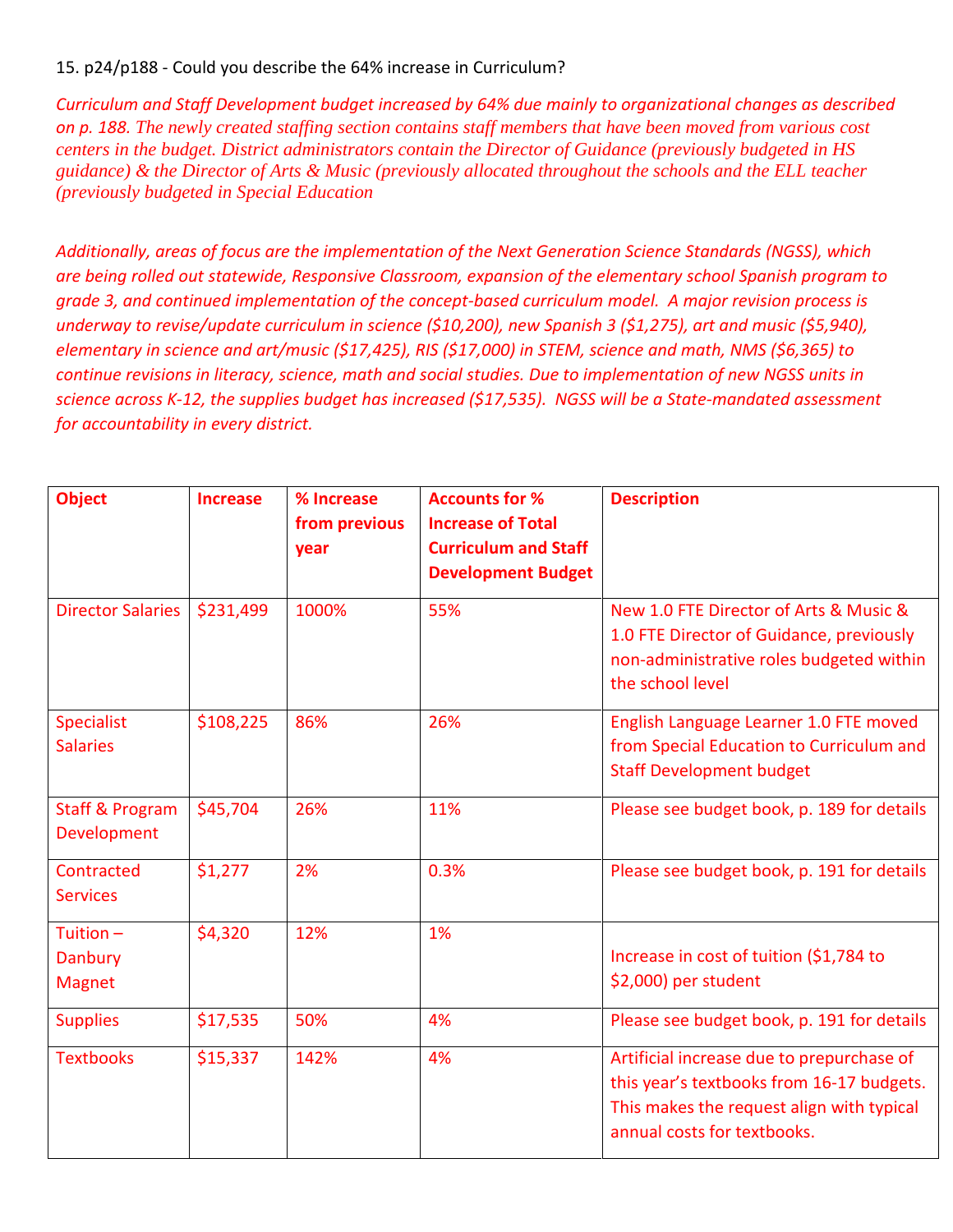16. For the years highlighted, can you explain what reductions were made each year to reflect Year-over-Year decreasing student population?

# Comparison of Classroom Teachers to Student Population

| Year            | <b>Student</b><br><b>Enrollment</b> | <b>Certified</b><br><b>Staff FTE's</b> | <b>Change in</b><br><b>Certified</b><br><b>Staff</b> |  |  |  |
|-----------------|-------------------------------------|----------------------------------------|------------------------------------------------------|--|--|--|
| 2008-09         | 5,602                               | 453.99                                 | .27                                                  |  |  |  |
| 2009-10         | 5,490                               | 452.40                                 | $-1.59$                                              |  |  |  |
| 2010-11         | 5,451                               | 452.50                                 | .10                                                  |  |  |  |
| 2011-12         | 5,298                               | 449.36                                 | $-3.14$                                              |  |  |  |
| 2012-13         | 5,126                               | 450.28                                 | .92                                                  |  |  |  |
| 2013-14         | 4,880                               | 449.83                                 | -.45                                                 |  |  |  |
| 2014-15         | 4,738                               | 435.93                                 | $-13.9$                                              |  |  |  |
| 2015-16         | 4,554                               | 435.35                                 | $-.58$                                               |  |  |  |
| 2016-17         | 4,422                               | 424.68                                 | $-10.67$                                             |  |  |  |
| 2017-18         | 4,346                               | 420.79                                 | $-3.89$                                              |  |  |  |
| 2018-19         | 4,263                               | 416.84                                 | $-3.95$                                              |  |  |  |
| Ten year change | $-1,339$                            |                                        | $-37.15$                                             |  |  |  |

- 17. Follow-up on question from 3/13/2018.
	- a. Previous Question: Pgs. 61-70 Why is the budget for MG approximately \$70,000 higher than SH when SH is bigger?

*The difference in budget between these two schools is mainly due to differences in certified and non-certified salaries (p. 61 and 70). Given that the numbers of staff are nearly identical (p.68 and 79), the differences are explained by the salary level of the staff in each building (as determined by contracts).*

b. Given the answer to "a", what is the makeup of the staff at SHS versus MGS that accounts for the difference in salaries of certified staff?

*A quick look at the salary step breakdown for the two schools revealed the following:*

|                           | # SHS teachers | # of MGS teachers |
|---------------------------|----------------|-------------------|
| <b>Salary steps 1-5</b>   |                |                   |
| <b>Salary steps 6-10</b>  |                |                   |
| <b>Salary steps 11-15</b> | 15             |                   |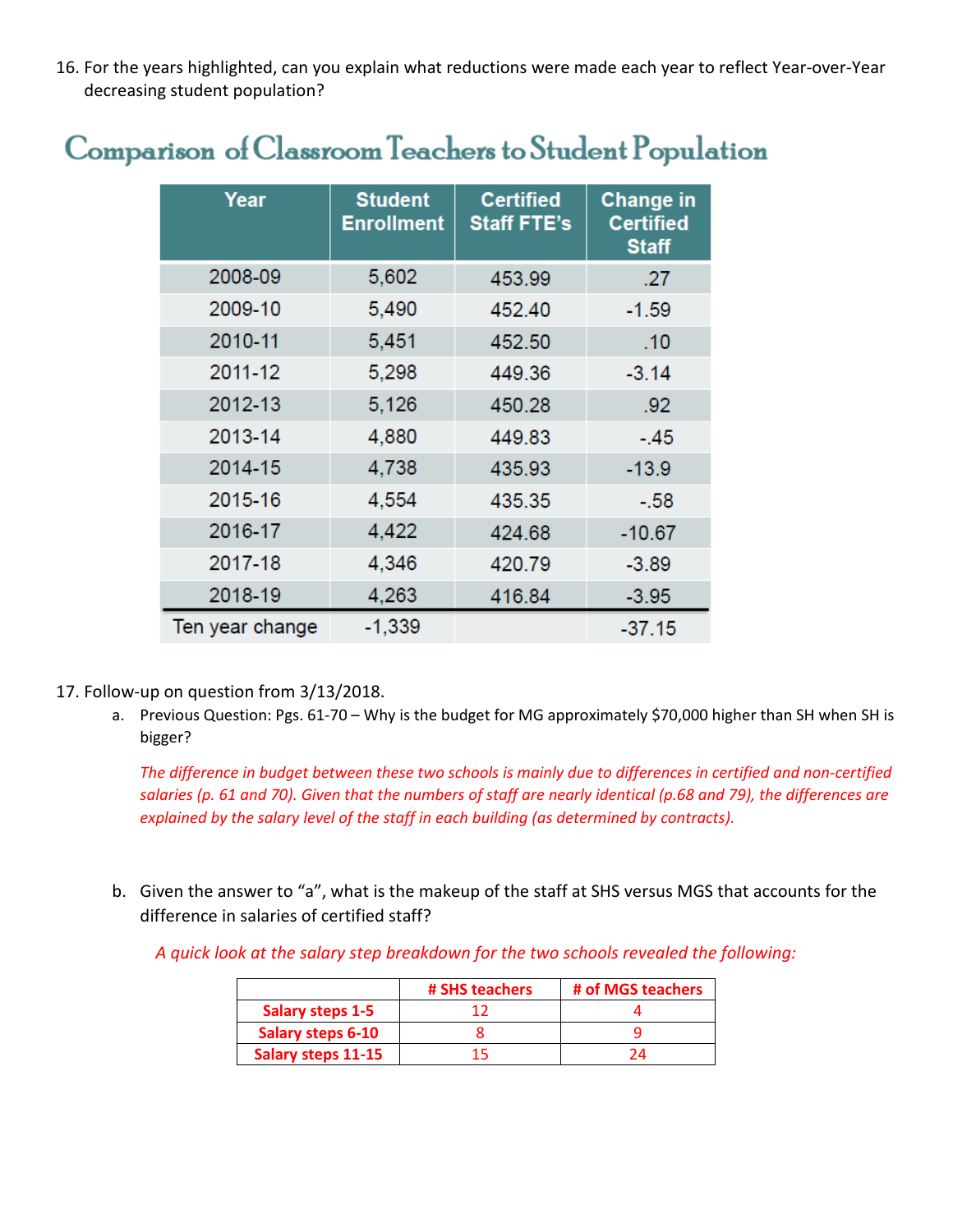18. Given the population decreases at the K-4 level, why have teacher position reductions not been more in line with these decreases? (Seem to be in line or less than upper grades where decreases have not been as great)



*According to the table you provided (for question 18) and the chart on page 243 of the budget book (above), the staffing has been consistently reduced at each level, parallel with enrollment. In the last two years, the enrollment has started to increase in the elementaries and the number of staff has also increased.*

19. Of all the new students who came into the district (2017-18), what percentage was identified for Special Education services?

*135 new students transferred into Newtown Public Schools for the 2017-18 yr.*

# *20.7% were already identified requiring Special Education Services*

20. My first impression pulling these numbers is that instructional staff-to-student ratios remain fairly consistent as the student population decreases, but spec/security/maintenance/transportation staffing increases negate any decreases. This confounds any savings, and when combined with contractual salary/benefits increases, it may be more difficult to identify areas to reduce. Please correct or add to this observation to help create an overall assessment based on questions below.

*Your impression is generally correct and is illustrated well by the graph on page 243 of the budget book. You can see that staff for Special Education and Pupil Services has increased while staff in the schools, particularly the elementary schools has decreased significantly (correlated with decreased enrollment). As you note, security has also increased.*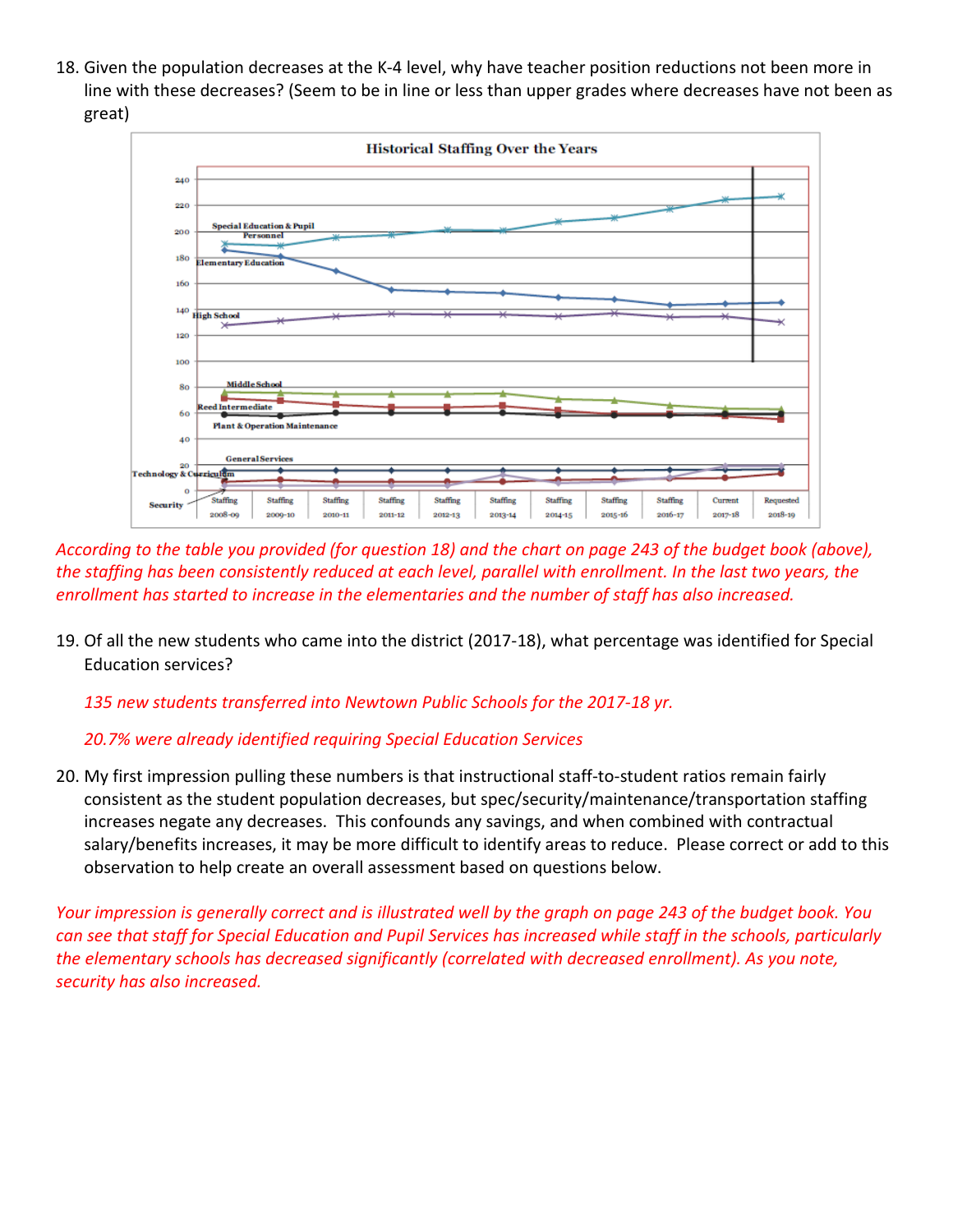21. Please provide a brief narrative for the chart below that describes the relationship between student population loss (-863), instructional staff reductions (-35.2), and specialist/non-instructional positions (+48.2)… and despite reductions in instructional staff, a net increase of +13

|                 | <b>STUDENT POPULATION</b> | 2012-13        | 2013-14   |        | 2014-15 |        | 2015-16                                                                |        | 2016-17        |        | 2017-18 |              | 2018-2019 |        | <b>TOTAL</b> |                        |                         |
|-----------------|---------------------------|----------------|-----------|--------|---------|--------|------------------------------------------------------------------------|--------|----------------|--------|---------|--------------|-----------|--------|--------------|------------------------|-------------------------|
| P <sub>20</sub> | PreK                      | 45             | 9         | 54     | $-12$   | 42     | $-8$                                                                   | 34     | $\overline{3}$ | 37     | 31      | 68           |           | 68     | 23           |                        |                         |
|                 | $K-4$                     | 1605           | $-140$    | 1465   | $-80$   | 1385   | $-62$                                                                  | 1323   | $-29$          | 1294   | 23      | 1317         | 20        | 1337   | $-268$       |                        |                         |
|                 | grade 5-6                 | 819            | $-31$     | 788    | $-58$   | 730    | $-29$                                                                  | 701    | $-42$          | 659    | $-11$   | 648          | $-30$     | 618    | $-201$       |                        |                         |
|                 | grade 7-8                 | 893            | $-36$     | 857    | $-23$   | 834    | $-22$                                                                  | 812    | $-62$          | 750    | $-38$   | 712          | $-37$     | 675    | $-218$       |                        |                         |
|                 | <b>HS</b>                 | 1764           | $-48$     | 1716   | 31      | 1747   | $-63$                                                                  | 1684   | $-2$           | 1682   | $-58$   | 1624         | $-59$     | 1565   | $-199$       |                        |                         |
|                 | <b>TOTAL</b>              | 5126           | $-246$    | 4880   | $-142$  | 4738   | $-184$                                                                 | 4554   | $-132$         | 4422   | $-53$   | 4369         | $-106$    | 4263   | $-863$       |                        |                         |
|                 | <b>CUMLATIVE POP LOSS</b> |                | $-246$    |        | $-388$  |        | $-572$                                                                 |        | $-704$         |        | $-757$  |              | $-863$    |        |              |                        |                         |
| <b>TRANS</b>    | # ToTal Busses            |                | ??        |        | 2?      |        | 50.5                                                                   |        | 50.5           |        | 55      |              | 55        |        |              |                        |                         |
|                 |                           |                |           |        |         |        | GREEN=Ratio of student to instructors K-12 (e.g., '12-13 K-4 is 1605/1 |        |                |        |         |              |           |        |              |                        |                         |
| <b>STAFFING</b> | P27                       | 2012-13        | 2013-14   |        | 2014-15 |        | 2015-16                                                                |        | 2016-17        |        | 2017-18 |              | 2018-2019 |        | <b>TOTAL</b> |                        |                         |
| P49             | $K-4$                     | 153.53         | 10.5      | 152.61 | 9.6     | 148.88 | 9.3                                                                    | 147.55 | 9              | 143.07 | 9       | 144.04       | 9.1       | 145.12 | $-8.41$      |                        | 95% percent chg from 1. |
| P106            | grade 5-6                 | 64.35          | 12.7      | 65.28  | 12.1    | 62.07  | 11.8                                                                   | 58.87  | 11.9           | 58.85  | 11.2    | 57.45        | 11.3      | 55.04  | $-9.31$      | 86%                    |                         |
| P126            | grade 7-8                 | 74.48          | <b>12</b> | 74.77  | 11.5    | 70.48  | 11.8                                                                   | 69.52  | 11.7           | 65.54  | 11.4    | 63.25        | 11.3      | 62.94  | $-11.54$     | 85%                    |                         |
| P162            | <b>HS</b>                 | 136.11         | 13        | 136.11 | 12.6    | 134.65 | 13                                                                     | 136.74 | 12.3           | 134.02 | 12.6    | 134.57       | 12.1      | 130.17 | $-5.94$      | 96%                    |                         |
|                 | <b>Sub Total</b>          | 428.47         | 12        | 428.77 | 11.4    | 416.08 | 11.4                                                                   | 412.68 | 11             | 401.48 | 11      | 399.31       | 10.9      | 393.27 | $-35.2$      |                        |                         |
|                 | <b>Special Ed</b>         | 154.24         |           |        |         |        |                                                                        |        |                |        |         | 179.39       |           | 178.39 | 24.15        |                        |                         |
|                 | Pupil Pers Svc            | 46.85          |           |        |         |        |                                                                        |        |                |        |         | 45.11        |           | 48.57  | 1.72         |                        |                         |
|                 | Curriculum                | $\mathbf 0$    |           |        |         |        |                                                                        |        |                |        |         | 1.9          |           | 5.4    | 5.4          |                        |                         |
|                 | Tech                      | $\overline{7}$ |           |        |         |        |                                                                        |        |                |        |         | 8            |           |        |              |                        |                         |
|                 | Gen Svcs                  | 15.6           |           |        |         |        | 13-17 not shown/needed for this purpose                                |        |                |        |         | 16           |           | 16.5   | 0.9          |                        |                         |
|                 | <b>Security</b>           | 4              |           |        |         |        |                                                                        |        |                |        |         | 19           |           | 19     | 15           |                        |                         |
|                 | Plant Ops                 | 60             |           |        |         |        |                                                                        |        |                |        |         | 59           |           | 59     |              |                        |                         |
|                 | <b>Tranp Svcs</b>         | $\mathbf{0}$   |           |        |         |        |                                                                        |        |                |        |         | $\mathbf{1}$ |           |        |              |                        |                         |
|                 | Cont Ed                   | 1.57           |           |        |         |        |                                                                        |        |                |        |         | 1.57         |           | 1.57   |              |                        |                         |
|                 | <b>Sub Total</b>          | 289.26         |           |        |         |        |                                                                        |        |                |        |         | 330.97       |           | 337.43 | 48.17        |                        |                         |
|                 | <b>TOTAL STAFF</b>        | 717.73         |           |        |         |        |                                                                        |        |                |        |         | 730.28       |           | 730.7  |              | 12.97 NET STAFFING CHN |                         |

# (Chart provided by LC member)

*Similar to budgetary questions relating to declining enrollment, staffing levels are determined by several factors, only one of which is enrollment. Other factors include educational goals (providing increased socialemotional supports) and changes in programs (implementation of new language program in elementary schools) or services (increased need for school security, English Language Learners, or Special Education).*

Influences on 2018-19 Budget

- Budget Priorities and Educational Goals
- Contractual obligations and economic factors
	- Maintenance
	- Salaries
	- Benefits
	- Supplies
- Enrollment number of staff
- Changes in programs or services

*More specifically, staff in each of the schools has been reduced since 2012-13 based on enrollment changes and consistent with class size guidelines. This can be seen by the reduction of 35.2 FTE in Elementary/Reed Intermediate/Middle/High School staffing between 2012 and 2018.*

*Some areas are independent of overall enrollment changes, though, and have changed based on a change in educational goals, programs and services. Most notably, Special Education enrollment has increased by 24.15 FTE because of increasing demands in this area. Additionally, 6 security personnel were added to staff immediately after 12/14, and more recently, 9 Armed School Security Officers were transferred from the town budget to the district budget for a total of 15 security personnel. Curriculum increased by 5.4 FTE for a variety of reasons, including the implementation of a new language program in elementary schools (2 FTE), the movement of an English Language Learner teacher from the Special Education budget to Curriculum (1 FTE), and the movement of two personnel from the high school budget (2.0 FTE) to serve as administrators.*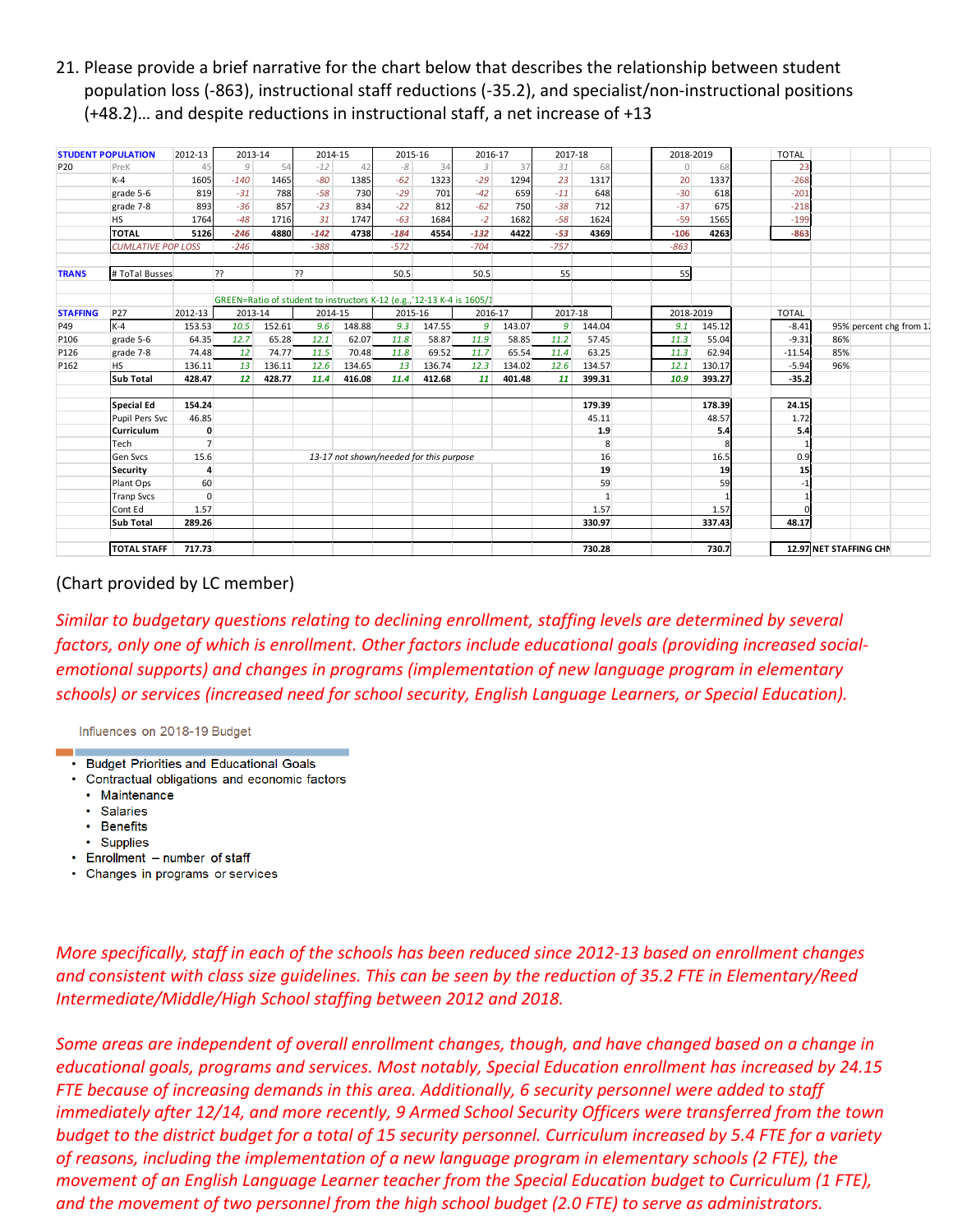*Just a note of clarification: the green numbers appear to be based on total staff (not teachers) in the school, including administrators, specialists, clerks and paraeducators.*